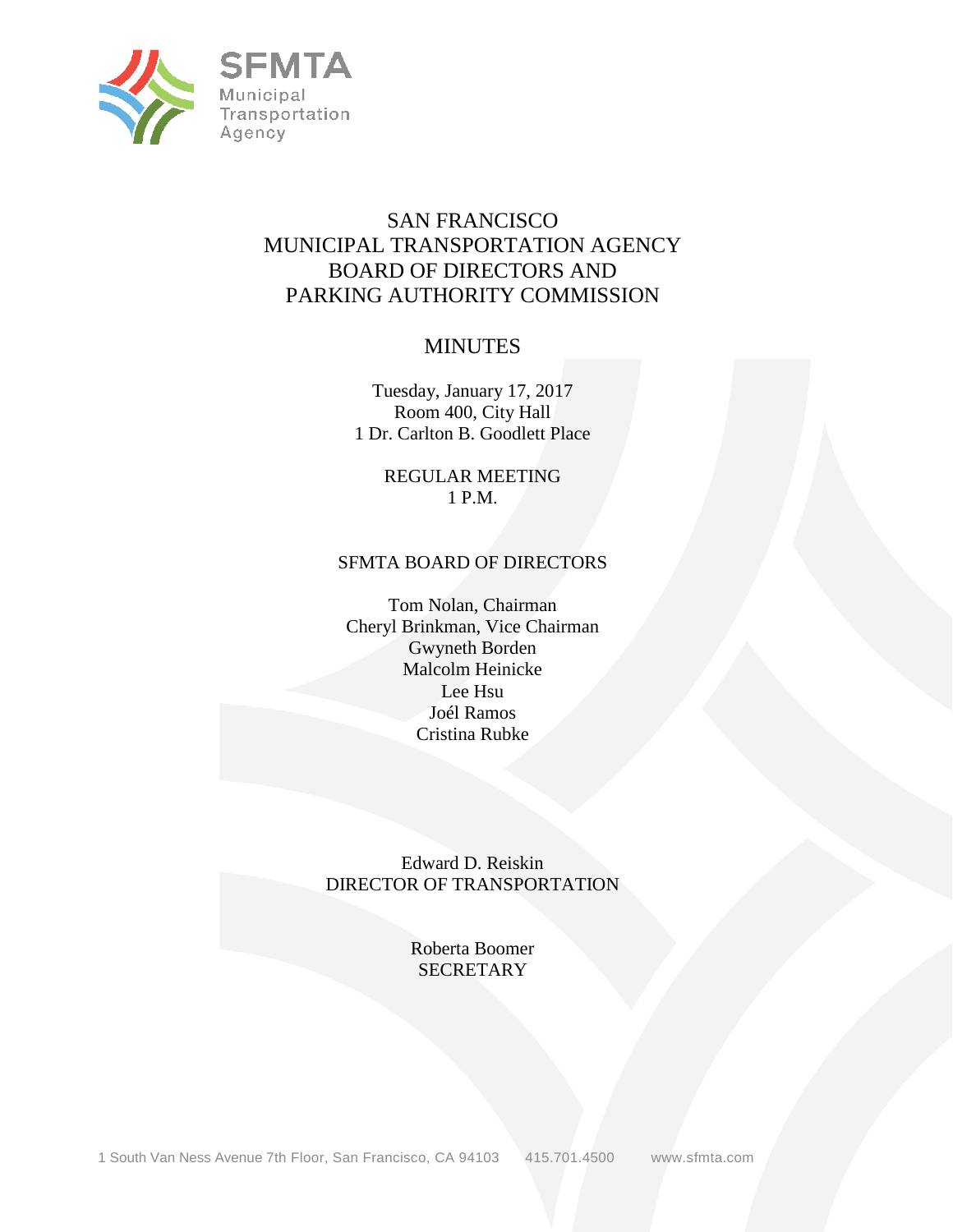## ORDER OF BUSINESS

## 1. Call to Order

Chairman Nolan called the meeting to order at 1:00 p.m.

## 2. Roll Call

- Present: Cheryl Brinkman Gwyneth Borden – absent at Roll Call Malcolm Heinicke Lee Hsu Tom Nolan Joél Ramos Cristina Rubke
- 3. Announcement of prohibition of sound producing devices during the meeting.

Chairman Nolan announced that the ringing of and use of cell phones, pagers and similar soundproducing electronic devices are prohibited at the meeting. He advised that any person responsible for the ringing or use of a cell phone, pager, or other similar sound-producing electronic devices might be removed from the meeting. He also advised that cell phones that are set on "vibrate" cause microphone interference and requested that they be placed in the "off" position.

4. Approval of Minutes

On motion to approve the minutes of the January 3, 2017 Regular Meeting: unanimously approved (Borden-absent).

#### 5. Communications

None

6. Introduction of New or Unfinished Business by Board Members

(6.1) Election of SFMTA Board Chairman and Vice Chairman pursuant to SFMTA Rules of Order

Chairman Nolan nominated Cheryl Brinkman for the position of Chairman.

No public comment.

On motion to elect Cheryl Brinkman as Chairman:

ADOPTED: AYES – Brinkman, Heinicke, Hsu, Nolan, Ramos and Rubke

ABSENT - Borden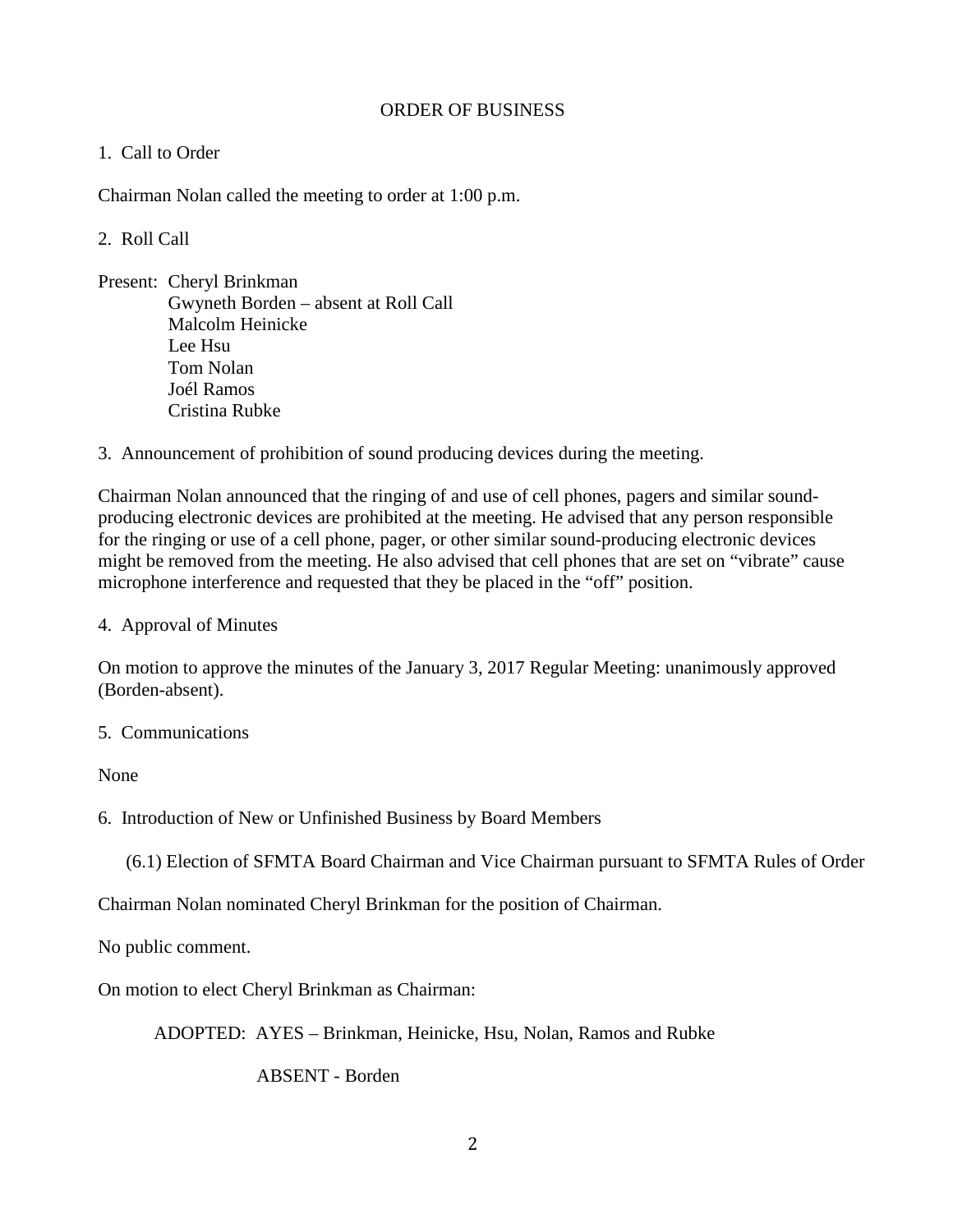Director Rubke nominated Malcolm Heinicke to serve as Vice Chairman

No public comment.

On motion to elect Malcolm Heinicke as Vice Chairman:

ADOPTED: AYES – Brinkman, Heinicke, Hsu, Nolan, Ramos and Rubke

ABSENT - Borden

7. Director's Report (For discussion only)

 -Update on Vision Zero -Ongoing Activities

Ed Reiskin, Director of Transportation, discussed two fatalities and two pedestrian incidents in the past week; approval of the Geary Bus Rapid Transit Environmental Impact Report by the Transportation Authority and next steps for the project; recent grant award of \$11 million to address congestion and safety; the impact of recent storms on city streets; NextBus arrival prediction issues; electric vehicles for public transportation; and the arrival of the first light rail vehicle by Siemens.

Tom Maguire, Director, Sustainable Streets, presented an update on Vision Zero.

## PUBLIC COMMENT:

Cathy DeLuca urged the Board to be Vision Zero champions in 2017. Twenty nine people were killed in 2016, only two fewer than the previous year. Pedestrians suffer disproportionate impacts, and most are seniors. She urged the Board to make sure the projects that come before the Board are safe. Don't compromise safety and have the most robust safety improvements possible.

8. Citizens' Advisory Council Report

No report.

9. Public Comment

Lawrence Paul discussed the sale of taxi medallions. Transportation Network Companies (TNCs) are abundant on city streets. He stated that he is aware that the City is doing all it can to cut back on costs and raise more revenue. The initial sale of medallions resulted in several hundred medallions sold. He appealed for a previous proposal regarding selling the medallions to companies, which was initially done as a pilot study. With all of the market forces that exist, the SFMTA should revisit that in the near future.

Robert Cesana said that the SFMTA had never done an environmental impact report on TNCs and urged the SFMTA to do one. The SFMTA could put pressure to reduce the number of TNCs to a workable number of 5,000. He urged the Board to be proactive and ask tech companies to bid for driverless taxis. These driverless taxis would form a perfect partnership with taxis with drivers. The Board of Supervisors has said that the population of seniors will reach 40% over the next twenty years and most won't be able to use driverless taxis as they need assistance.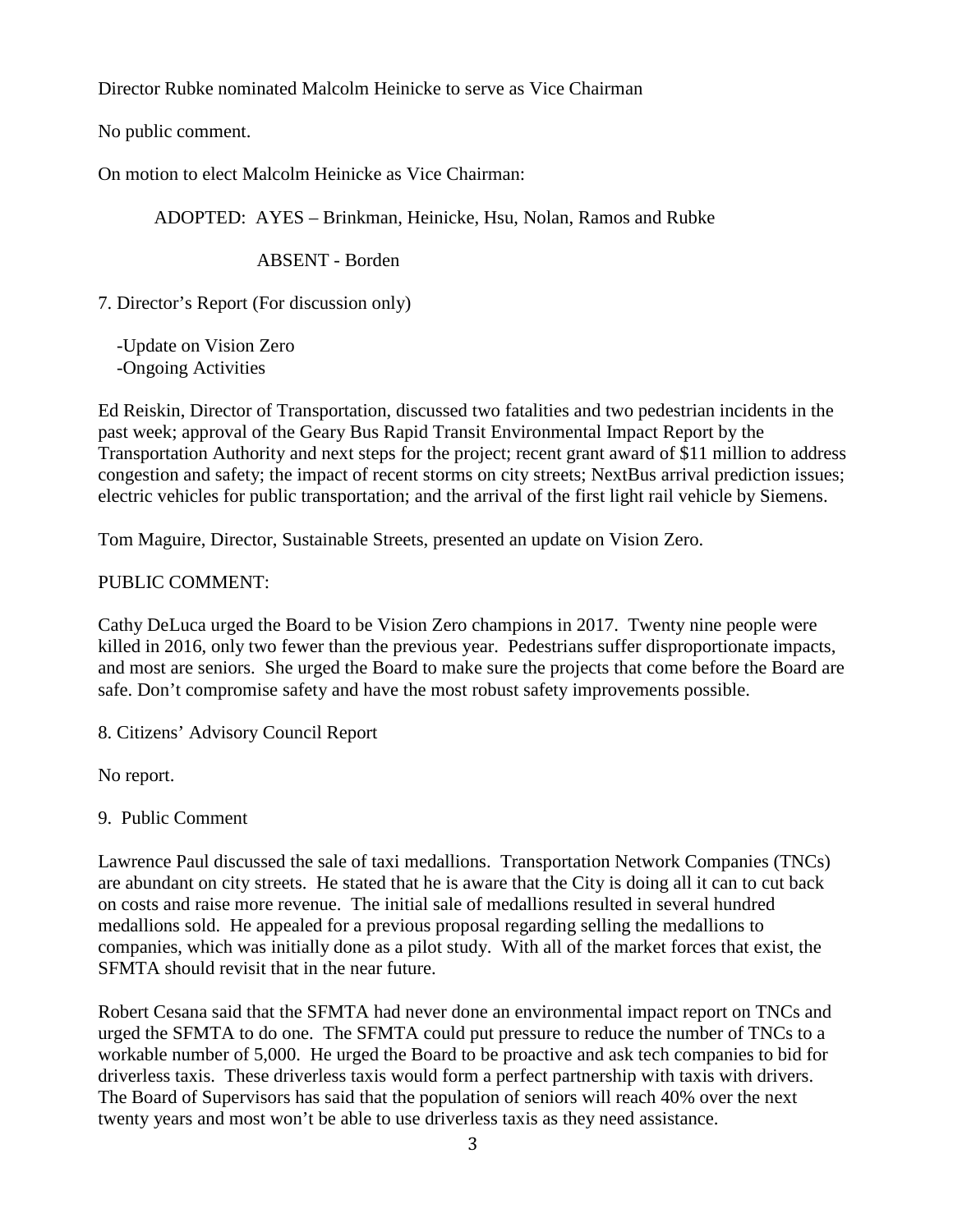Mark Gruberg spoke about how to improve taxi driver income which is vital to the future of the taxi industry. Ideas mentioned include increasing the number of taxi stands, taking taxis out of circulation to reduce congestion and emissions, implementing a system for sharing a taxi ride, establishing a system of taxi vouchers for city employees, developing a universal payment system and exploring ways for taxis to compliment Muni service.

Marcelo Fonseca stated the taxi industry has been mocked and neglected, starting when the Mayor supported TNCs. The only reason the Board doesn't have jurisdiction over TNCs is because the Mayor gave jurisdiction to the California Public Utilities Commission. There are 45,000 TNCs that are clogging streets, destroying the infrastructure and fouling the air. It's not fair to continue to charge fees to taxi drivers. He urged the Board to eliminate all fees for medallion holders.

Adam Pavlacka discussed the  $4<sup>th</sup>$  St. project between  $4<sup>th</sup>$  and Zoe streets. He stated the SFMTA sounds hypocritical when it talks about Vision Zero because it has failed to enforce parking on  $4<sup>th</sup>$ St. There is no mandate for having a flagman there to direct traffic. Staff told residents that it would be taken care of but it hasn't been. Contractor cars are blocking the road and there is no enforcement. This is pushing two way traffic down a one way street with no protections.

Carl Macmurdo discussed the medallion renewal fee. Many medallion holders are going into debt and are suffering greatly. An article in the Chronicle said that Uber is crushing taxis and Muni ridership is up by three percent. TNCs contribute to traffic jams. The SFMTA could be selling 500 medallions per year if it could get 80% of TNCs off the road. He urged the SFMTA to enforce the rule about Uber drivers having commercial vehicles and insurance. Uber is underpricing taxis. Flywheel taxi has sued Uber.

Chairman Brinkman asked staff to follow up with Mr. Pavlacka regarding the situation on 4<sup>th</sup> Street.

THE FOLLOWING MATTERS BEFORE THE SAN FRANCISCO MUNICIPAL TRANSPORTATION AGENCY BOARD OF DIRECTORS ARE RECOMMENDED FOR ACTION AS STATED BY THE SFMTA DIRECTOR OF TRANSPORTATION OR CITY ATTORNEY WHERE APPLICABLE. EXPLANATORY DOCUMENTS FOR ALL CALENDAR ITEMS ARE AVAILABLE FOR REVIEW AT 1 SOUTH VAN NESS AVE. 7<sup>th</sup> FLOOR.

# CONSENT CALENDAR

10. All matters listed hereunder constitute a Consent Calendar, are considered to be routine by the San Francisco Municipal Transportation Agency Board of Directors and will be acted upon by a single vote. There will be no separate discussion of these items unless a member of the Board of Directors or the public so requests, in which event the matter shall be removed from the Consent Calendar and considered as a separate item.

(10.1) Requesting the Controller to allot funds and to draw warrants against such funds available or will be available in payment of the following claims against the SFMTA:

- A. Julie Jimenez vs. CCSF, Superior Ct. #CGC14543078 filed on 12/5/14 for \$1,999
- B. Raul Huerta vs. CCSF, U.S. District Court #16cv01943HSG filed on 3/11/16 for \$6,500
- C. Vera Whelan, CityLaw #1603183 filed on 5/17/16 for \$75,000 (Explanatory documents include a resolution.)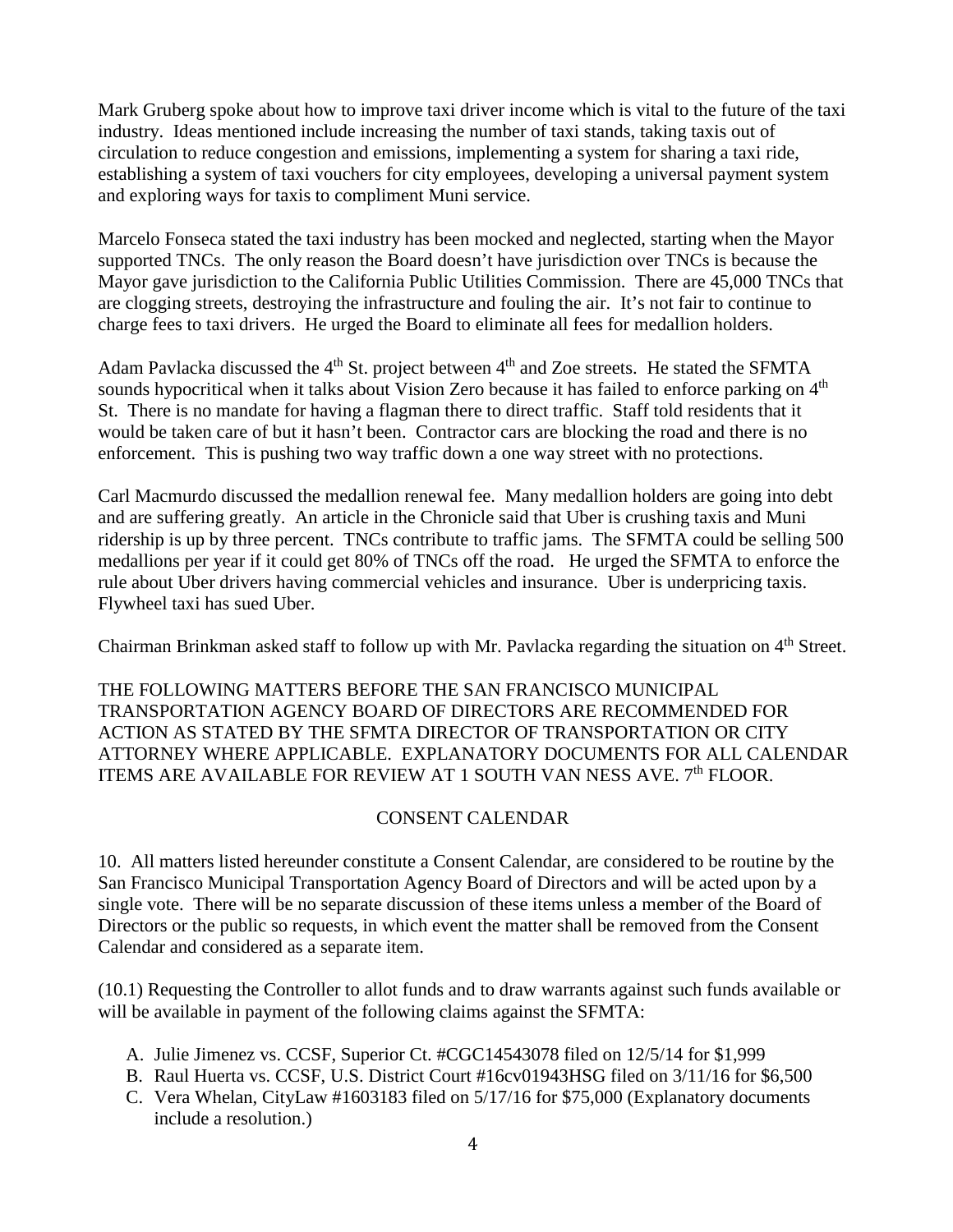## RESOLUTION 170117-006

(10.2) Approving the following traffic modifications:

A. ESTABLISH – TRAFFIC SIGNALS – 7<sup>th</sup> Street and Minna Street; Alemany Boulevard and Foote Avenue); Bryant Street and Sterling Street; Campus Way and Owens Street; Ellis Street and Webster Street; Highland Avenue and Mission Street; Leavenworth Street and Washington Street); and Mariposa Street and Pennsylvania Avenue. (Explanatory documents include a staff report and resolution. The proposed action is the Approval Action as defined by Chapter 31 of the San Francisco Administrative Code.)

## RESOLUTION 170117-007

(10.3) Authorizing the Director to provide incentive pay for SFMTA service critical operators who begin work on New Year's Eve 2016 and continued into New Year's Day for 2017. (Explanatory documents include a staff report and resolution.)

RESOLUTION 170117-008

On motion to approve the Consent Calendar:

ADOPTED: AYES – Borden, Brinkman, Heinicke, Hsu, Nolan, Ramos, and Rubke

ABSENT - Borden

## REGULAR CALENDAR

11. Authorizing the Director to implement the Dolores Street Median Parking Pilot for a period of 16 months and approving various parking and traffic modifications associated with the pilot as follows:

A. ESTABLISH – PARALLEL PARKING NEXT TO MEDIAN, 8 AM TO 6 PM, SUNDAYS ONLY- Dolores Street, southbound, from 30 feet to 215 feet south of 14th Street, Dolores Street, northbound, from 50 feet to 215 feet south of 14th Street, Dolores Street, southbound, from 60 feet to 210 feet north of 15th Street, Dolores Street, northbound, from 40 feet to 210 feet north of 15th Street, Dolores Street, southbound, from 30 feet to 100 feet south of 15th Street, Dolores Street, northbound, from 40 feet to 110 feet south of 15th Street, Dolores Street, northbound, from 245 feet to 325 feet north of 16th Street, Dolores Street, northbound, from 40 feet to 165 feet north of 16th Street, Dolores Street, southbound, from 40 feet to 165 feet south of 16th Street, Dolores Street, northbound, from 60 feet to 165 feet south of 16th Street, Dolores Street, southbound, from 245 feet to 325 feet south of 16th Street, Dolores Street, northbound, from 245 feet to 325 feet south of 16th Street, Dolores Street, southbound, from 40 feet to 110 feet north of 17th Street, Dolores Street, northbound, from 20 feet to 110 feet north of 17th Street, Dolores Street, southbound, from 30 feet to 190 feet south of 17th Street, Dolores Street, northbound, from 40 feet to 185 feet south of 17th Street, Dolores Street, southbound, from 45 feet to 190 feet north of 18th Street, Dolores Street, northbound, from 25 feet to 190 feet north of 18th Street